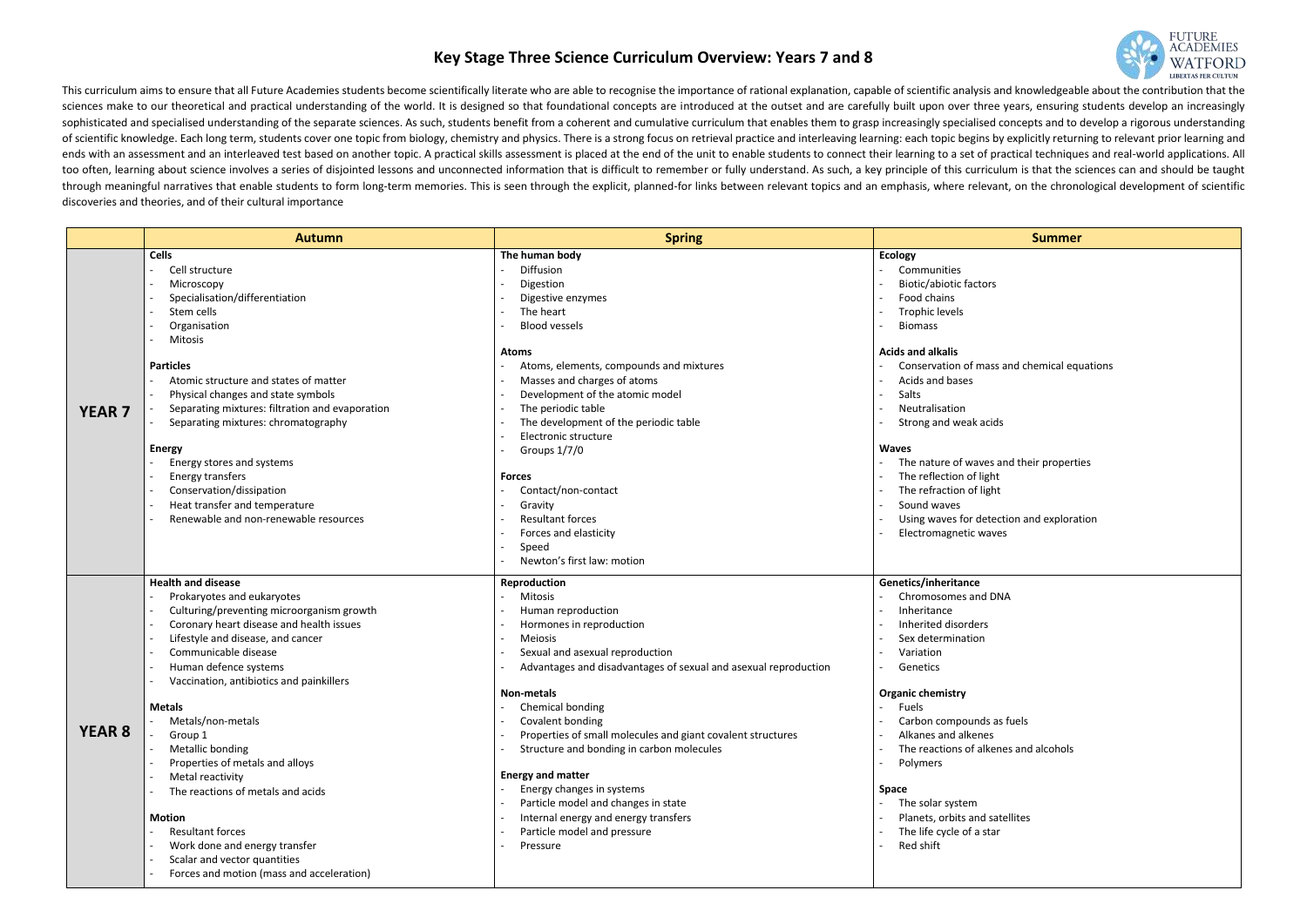# **Key Stage Three Science Curriculum Overview: Year 9**

|               | <b>Autumn</b>                                                                                                                                                                                                                                                                                                                                                                                                                                                                        | <b>Spring</b>                                                                                                                                                                                                                                                                                                                                                                                                                                                                           | <b>Summer</b>                                                                                                                                                                                                                                                                                                                                                                                                                                                                                                               |
|---------------|--------------------------------------------------------------------------------------------------------------------------------------------------------------------------------------------------------------------------------------------------------------------------------------------------------------------------------------------------------------------------------------------------------------------------------------------------------------------------------------|-----------------------------------------------------------------------------------------------------------------------------------------------------------------------------------------------------------------------------------------------------------------------------------------------------------------------------------------------------------------------------------------------------------------------------------------------------------------------------------------|-----------------------------------------------------------------------------------------------------------------------------------------------------------------------------------------------------------------------------------------------------------------------------------------------------------------------------------------------------------------------------------------------------------------------------------------------------------------------------------------------------------------------------|
| <b>YEAR 9</b> | <b>Cells</b><br>Magnification practical calculations<br>Eukaryotic/Prokaryotic cells<br>Bacterial cells<br>Infection and response<br>Culturing microorganisms<br>Human defence systems<br>Vaccination<br>Antibiotics<br>Chemistry key ideas and metals<br>Reactivity of metals<br>Periodic table<br>Chemical changes<br>Physics key ideas and particles<br>Changing state<br>Specific heat capacity<br>Latent Heat<br>Energy transfers<br>Energy resources<br>Generating electricity | <b>Plant biology</b><br>Diffusion, osmosis and active transport<br>Plant organ systems<br>Photosynthesis<br>Photosynthesis required practical<br><b>Chemical changes</b><br>Endothermic and exothermic reactions<br>Calculating energy changes<br>Neutralisation<br>Titration<br>Ionic bonding<br>Electrolysis<br>Electricity<br><b>Circuits</b><br>Series and parallel circuits<br>Resistance and resistance of a wire practical<br>Domestic electricity<br>Magnets<br>Magnetic fields | <b>Ecology</b><br>Classification<br>Food chains and food webs<br>Pyramids of energy /pyramids of bioma<br>Decomposition<br>Cycling of matter<br>Field work<br>Maintaining biodiversity<br><b>Carbon chemistry</b><br>Covalent bonding<br>Polymers<br>Diamond<br>Graphite<br>Graphene and fullerenes<br><b>Atoms and Isotopes</b><br>The structure of the atom<br>Mass number, atomic number and isot<br>Development of the model of the atom<br>Atoms and nuclear radiation<br>Alpha, beta and gamma radiation<br>Half life |
|               |                                                                                                                                                                                                                                                                                                                                                                                                                                                                                      |                                                                                                                                                                                                                                                                                                                                                                                                                                                                                         |                                                                                                                                                                                                                                                                                                                                                                                                                                                                                                                             |



od webs y /pyramids of biomass

e atom mic number and isotopes e model of the atom · radiation mma radiation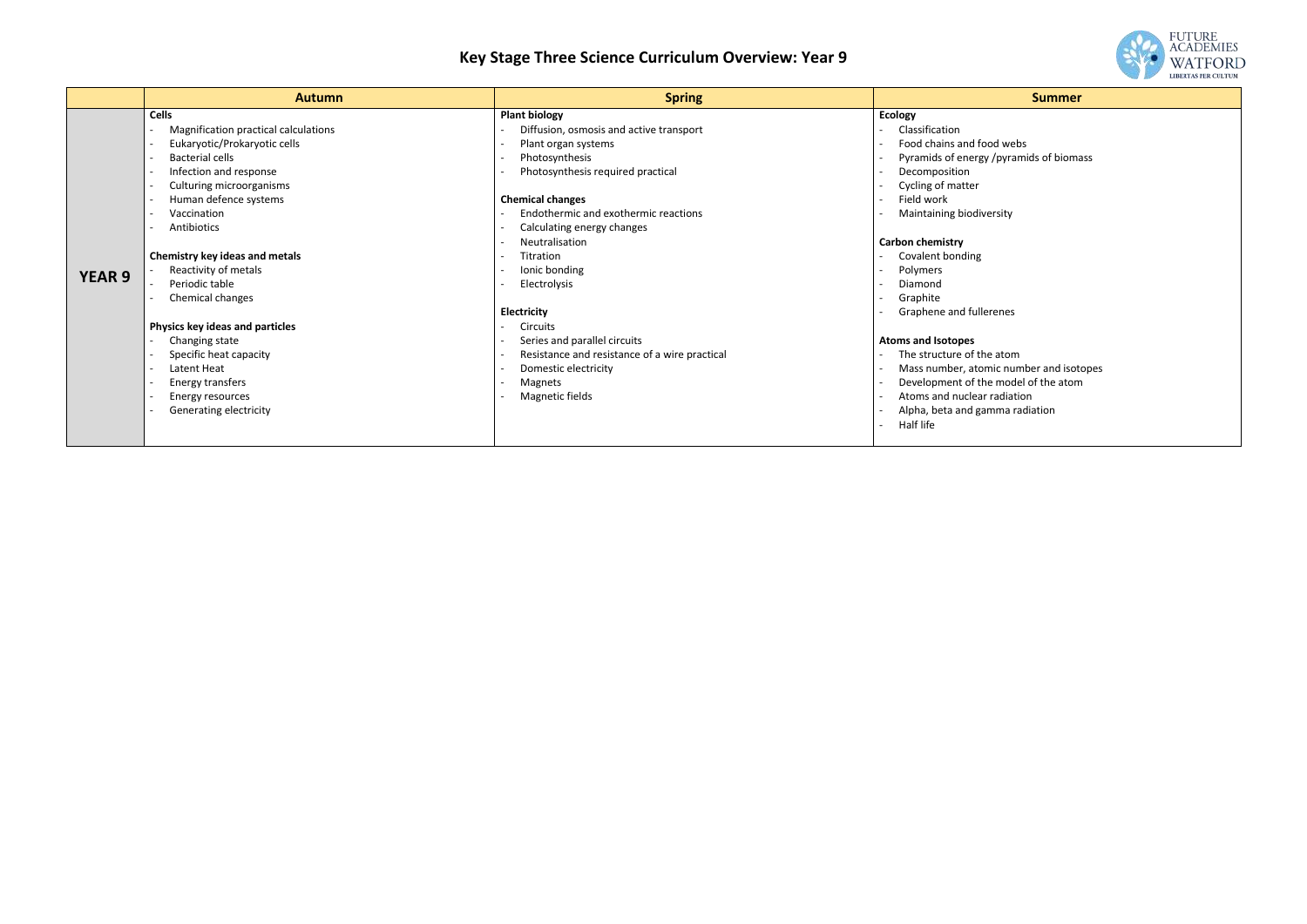## **Key Stage Four Science Curriculum Overview: Year 10**

|                                      |                  | <b>Autumn</b>                                                                                                                                                                                                                                                                                                                                                                                                                                                      | <b>Spring</b>                                                                                                                                                                                                                                                                                                                                                                        | <b>Summer</b>                                                                                                                                                                                                                                                         |
|--------------------------------------|------------------|--------------------------------------------------------------------------------------------------------------------------------------------------------------------------------------------------------------------------------------------------------------------------------------------------------------------------------------------------------------------------------------------------------------------------------------------------------------------|--------------------------------------------------------------------------------------------------------------------------------------------------------------------------------------------------------------------------------------------------------------------------------------------------------------------------------------------------------------------------------------|-----------------------------------------------------------------------------------------------------------------------------------------------------------------------------------------------------------------------------------------------------------------------|
|                                      | <b>BIOLOGY</b>   | Animal and plant cells, and bioenergetics<br>The processes of photosynthesis and respiration<br>Heart and circulation; nerves and reflex actions<br>Describing the structure of the heart and circulatory system,<br>and how the circulatory system work<br>Describing how the nervous system works to control the<br>human body                                                                                                                                   | <b>Hormones and reproduction</b><br>Describing how hormones control the human body; and their<br>role in reproduction<br><b>Infection and response</b><br>Describing the transmission symptoms and treatment of a<br>range of infections<br>Describing and explaining how the human body is protected<br>from infection<br>Explaining how transmission of infection can be prevented | <b>Ecology</b><br>Exploring how humans are threate<br>the natural systems that support it<br>Considering and describing and ex<br>need to be taken to ensure our fut<br>well-being and the health of the w                                                            |
| <b>YEAR 10</b><br><b>AQA Trilogy</b> | <b>CHEMISTRY</b> | Chemistry fundamentals and quantitative chemistry<br>Using quantitative analysis to determine the formulae of<br>compounds and the equations for reactions and use<br>quantitative methods to determine the<br>purity of chemical samples and to monitor the yield from<br>chemical reactions<br>The periodic table and the reactions of metals<br>Describing the development of the periodic table and<br>describing and explaining the patterns that can be seen | <b>Bonding and electrolysis</b><br>Describing and explaining ionic and covalent bonding<br>Describing and explaining the process of electrolysis<br>Energy changes: endothermic and exothermic reactions<br>Investigating, describing and explaining the heating and<br>cooling effects of a chemical reaction                                                                       | <b>Rates of reaction</b><br>Describing and explaining the facto<br>chemical reaction and explaining t<br>Explaining the applications of the s                                                                                                                         |
|                                      | <b>PHYSICS</b>   | Particle model of matter<br>Using the particle model to predict the behaviour of solids,<br>liquids and gases<br><b>Atomic structure and radiation</b><br>The uses and hazards of radiation and radioactive substances<br>Describing and explaining half-life                                                                                                                                                                                                      | Electricity<br>Revisiting circuits<br>Series and parallel circuits explaining the different<br>characteristics seen<br>Explaining how electricity is supplied to homes - domestic<br>electricity<br><b>Forces</b><br>Explaining forces and their effects, describing and explaining<br>how forces are seen and used in everyday life                                                 | <b>Forces (continued)</b><br>Explaining forces and their effects,<br>how forces are seen and used in ev<br><b>Magnetism and electromagnetism</b><br>Describing and explaining how ma<br>everyday life<br>Explaining the magnetic effects of<br>uses of electromagnets |



how humans are threatening biodiversity as well as al systems that support it.

ng and describing and explaining some actions that e taken to ensure our future health, prosperity and gand the health of the world's environment

#### **Rates of reaction**

gand explaining the factors that affect the rate of a reaction and explaining the effects that are seen the applications of the science in industry

### **Rued**)

If forces and their effects, describing and explaining es are seen and used in everyday life

### **Magnetism and electromagnetism**

gand explaining how magnets act, and their uses in life

the magnetic effects of an electric current and the ectromagnets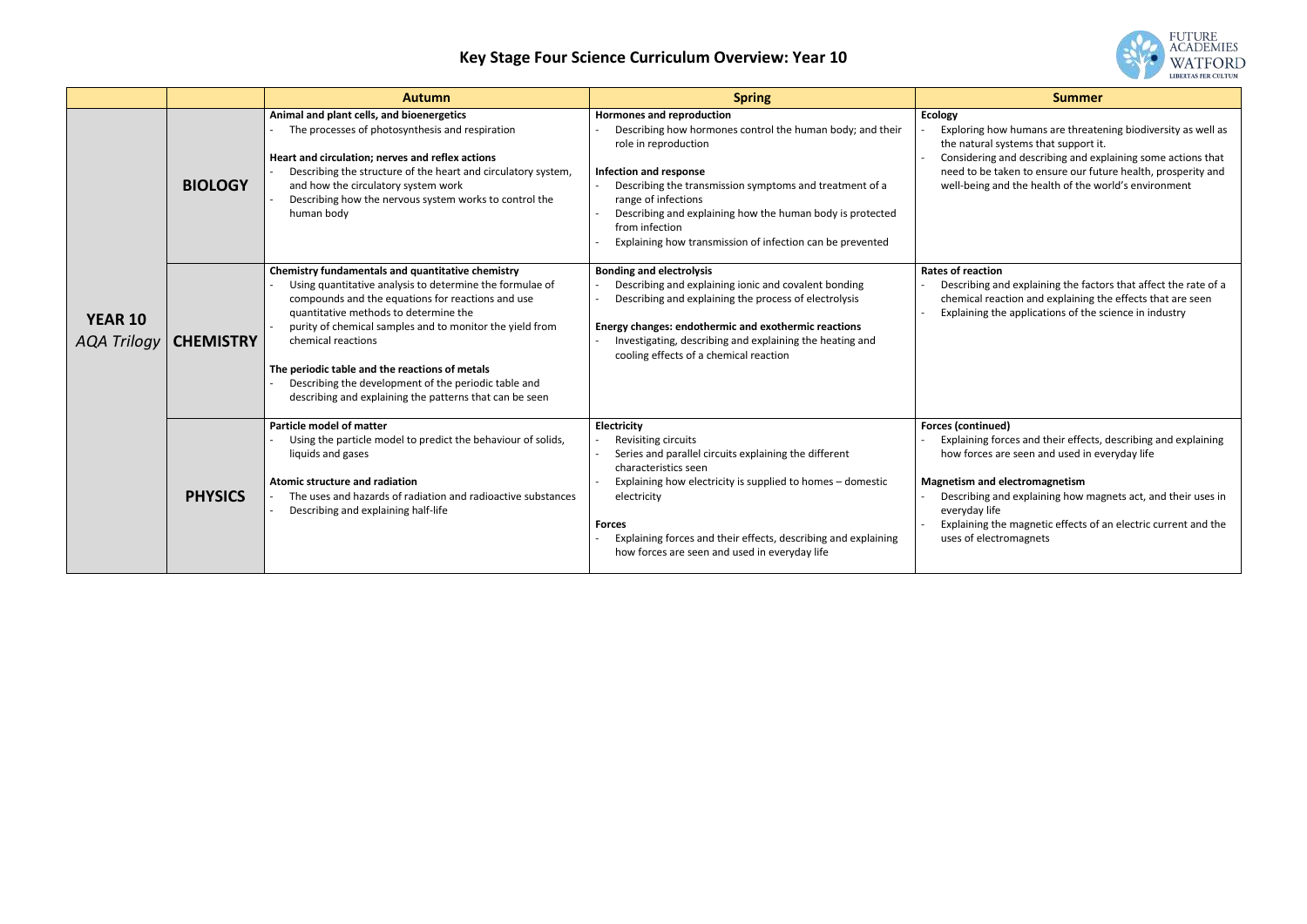# **Key Stage Four Science Curriculum Overview: Year 11 Combined Science**

|                                                     |                  | <b>Autumn</b>                                                                                                                                                                                                                                                                                                                                                                                                                                     | <b>Spring</b>                                                                                                                                                                                          | <b>Summer</b>            |
|-----------------------------------------------------|------------------|---------------------------------------------------------------------------------------------------------------------------------------------------------------------------------------------------------------------------------------------------------------------------------------------------------------------------------------------------------------------------------------------------------------------------------------------------|--------------------------------------------------------------------------------------------------------------------------------------------------------------------------------------------------------|--------------------------|
|                                                     | <b>BIOLOGY</b>   | Inheritance<br>Explain the process of fertilisation and how the genes give<br>rise to the features of individuals<br>Explaining the symptoms prognosis and treatments of some<br>inherited health conditions<br>Describing and explaining the process of evolution.<br>Describing and explaining the process of selective breading,<br>and genetic engineering.                                                                                   | Cell biology revisit<br><b>Organisation revisit</b><br>Infection and response revisit<br><b>Bioenergetics revisit</b>                                                                                  | <b>Targeted revision</b> |
| <b>YEAR 11</b><br><b>COMBINED</b><br><b>SCIENCE</b> | <b>CHEMISTRY</b> | <b>Organic chemistry</b><br>The chemistry and patterns of carbon chemistry, alkanes<br>Fractional distillation and the uses of the products of oil<br>Chemistry of the atmosphere<br>Describing and explaining the development of the<br>atmosphere over time<br><b>Using resources</b><br>Describing and explaining the uses of the Earth's finite<br>resources                                                                                  | <b>Energy changes revisit</b><br>Chemistry of the atmosphere revisit<br>Bonding structure and properties of matter revisit<br><b>Quantitative chemistry revisit</b><br><b>Chemical changes revisit</b> | <b>Targeted revision</b> |
| <b>AQA Trilogy</b>                                  | <b>PHYSICS</b>   | <b>Waves</b><br>Describing the characteristics of longitudinal and transverse<br>waves<br>Naming the waves in the electromagnetic spectrum and<br>$\blacksquare$<br>explaining the uses and hazards of each of the waves<br><b>Forces revisit</b><br><b>Energy revisit</b><br><b>Particle model of matter</b><br>Changing state<br>Specific heat capacity<br>Latent heat<br>Energy transfers<br>Energy resources<br><b>Generating electricity</b> | <b>Energy revisit</b><br><b>Electricity revisit</b><br>Particle model of matter revisit<br>Atomic structure revisit                                                                                    | <b>Targeted revision</b> |

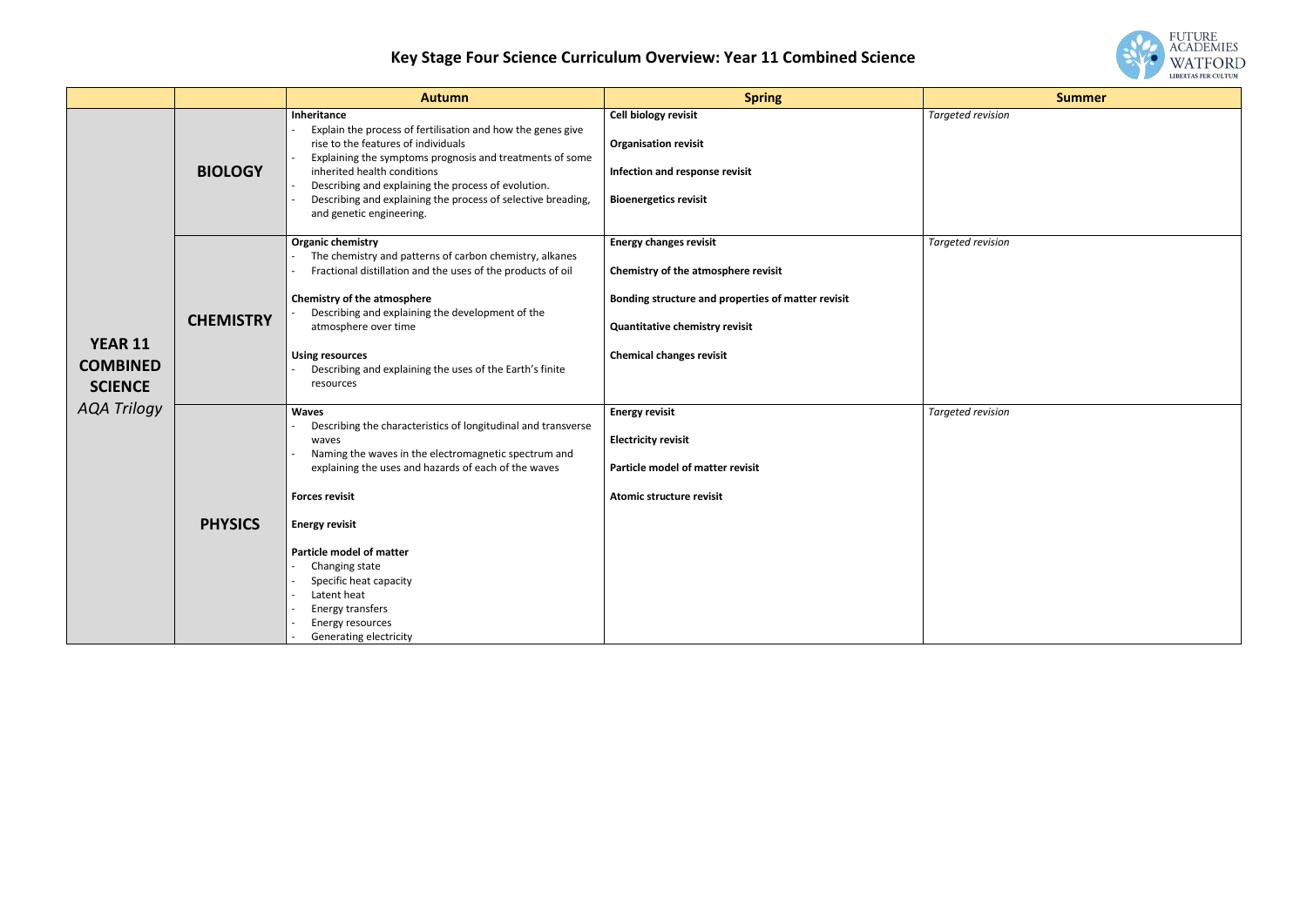# **Key Stage Four Science Curriculum Overview: Year 11 Separate Sciences**

|                                                                    |                  | <b>Autumn</b>                                                                                                                                                                                                                                                                                                                                                                                                                                                                                                                                                                                                                                        | <b>Spring</b>                                                                                                                                                                                                                                                                                                                                                                           | <b>Summer</b>            |
|--------------------------------------------------------------------|------------------|------------------------------------------------------------------------------------------------------------------------------------------------------------------------------------------------------------------------------------------------------------------------------------------------------------------------------------------------------------------------------------------------------------------------------------------------------------------------------------------------------------------------------------------------------------------------------------------------------------------------------------------------------|-----------------------------------------------------------------------------------------------------------------------------------------------------------------------------------------------------------------------------------------------------------------------------------------------------------------------------------------------------------------------------------------|--------------------------|
|                                                                    | <b>BIOLOGY</b>   | <b>Ecology</b><br>Exploring how humans are threatening biodiversity as well as<br>the natural systems that support it<br>Considering and that need to be taken to ensure our future<br>health, prosperity and well-being and the health of the<br>world's environment<br>Inheritance and evolution<br>Explain the process of fertilisation and how the genes give<br>rise to the features of individuals<br>Explaining the symptoms prognosis and treatments of some<br>inherited health conditions<br>Describing and explaining the process of evolution<br>Describing and explaining the process of selective breading,<br>and genetic engineering | Inheritance and evolution (continued)<br>Explain the process of fertilisation and how the genes give<br>rise to the features of individuals<br>Explaining the symptoms prognosis and treatments of some<br>inherited health conditions<br>Describing and explaining the process of evolution<br>Describing and explaining the process of selective breading,<br>and genetic engineering | <b>Targeted revision</b> |
| <b>YEAR 11</b><br><b>SEPARATE</b><br><b>SCIENCES</b><br><b>AQA</b> | <b>CHEMISTRY</b> | <b>Energy changes revisit</b><br><b>Chemistry of the atmosphere</b><br>Describing and explaining the development of the<br>atmosphere over time<br>Bonding structure and properties of matter revisit<br><b>Quantitative chemistry revisit</b><br><b>Chemical changes revisit</b><br><b>Chemical analysis</b><br>Describing the chemical tests that can be used to identify the<br>components present<br><b>Organic chemistry</b><br>The chemistry and patterns of carbon chemistry, of a range<br>of organic compounds including alkanes, alkenes<br>Fractional distillation and the uses of the products of oil                                    | <b>Using resources</b><br>Describing and explaining the uses of the earth's finite<br>resources<br>The rate and extent of chemical reactions<br>Describing and explaining the factors that affect the rate of a<br>chemical reaction and explaining the effects that are seen<br>Explaining the applications of the science in industry                                                 | <b>Targeted revision</b> |
|                                                                    | <b>PHYSICS</b>   | <b>Magnets and electromagnets</b><br>Describing and explaining how magnets act, and their uses in<br>everyday life<br>Explaining the magnetic effects of an electric current and the<br>uses of electromagnets<br><b>Waves</b><br>Describing the characteristics of longitudinal and transverse<br>waves<br>Naming the waves in the electromagnetic spectrum and<br>explaining the uses and hazards of each of the waves<br>Space<br>Describing the origins and structure of the universe and our<br>solar system<br>Explaining the life of a star<br>Describing and explaining the Red Shift phenomena                                              | Space (continued)<br>Describing the origins and structure of the universe and our<br>solar system.<br>Explaining the life of a star.<br>Describing and explaining the Red Shift phenomena.                                                                                                                                                                                              | Targeted revision        |